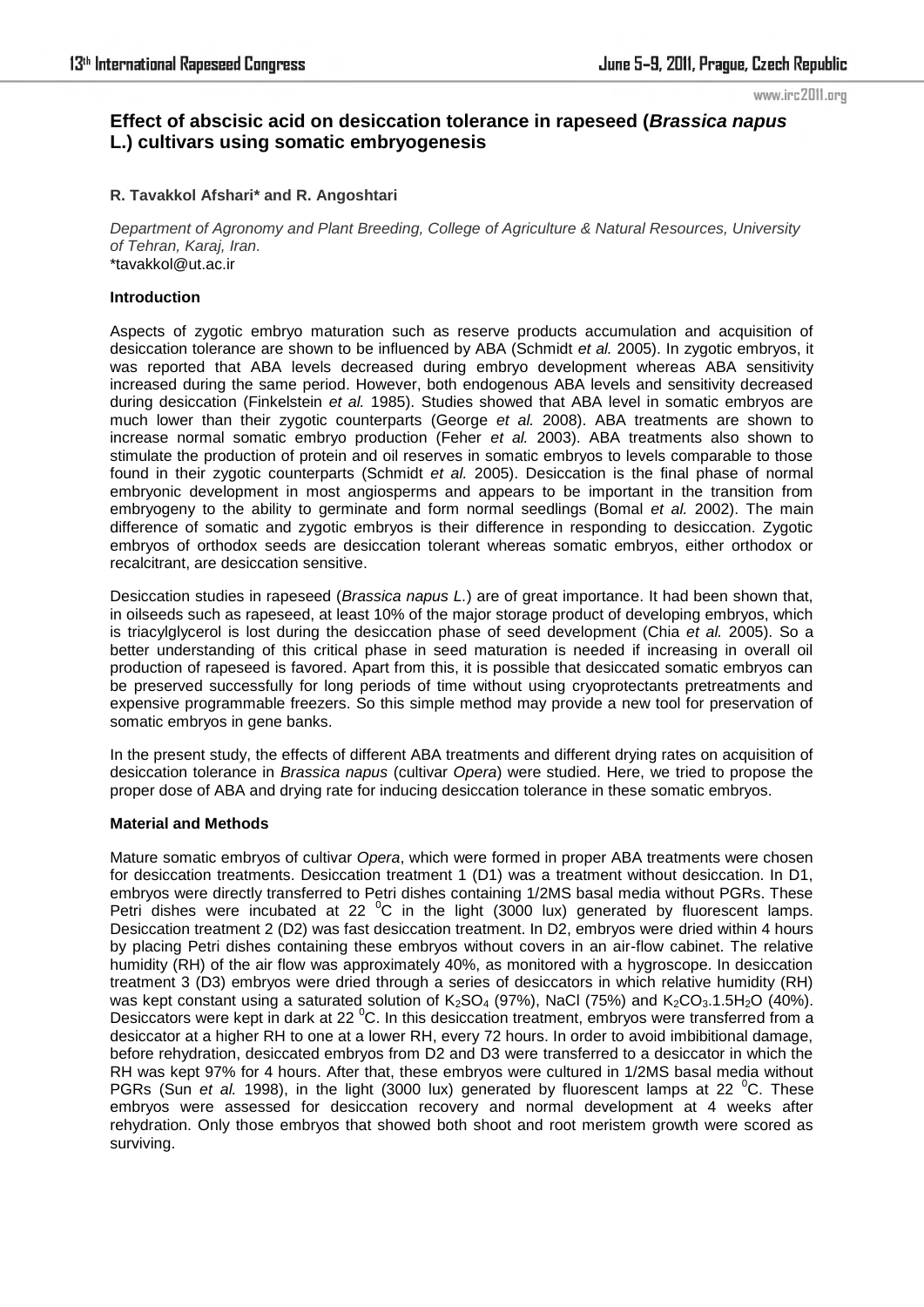www.irc2011.org

| $21 - 30$          | $11 - 20$ | $0 - 10$  | <b>ABA treatment / Days</b> |
|--------------------|-----------|-----------|-----------------------------|
| $\bf{0}$           | $\bf{0}$  | $\bf{0}$  | S <sub>1</sub>              |
| 0.5 <sub>µ</sub> M | $0.5\muM$ | $0.5\muM$ | <b>S2</b>                   |
| $\bf{0}$           | $\bf{0}$  | $0.5\muM$ | <b>S3</b>                   |
| $\pmb{0}$          | $0.5\muM$ | 0         | <b>S4</b>                   |
| $0.5\muM$          | $\bf{0}$  | $\pmb{0}$ | S <sub>5</sub>              |
| $10\mu$ M          | $10\mu$ M | $10\mu$ M | S <sub>6</sub>              |
| $\bf{0}$           | $\bf{0}$  | $10\mu$ M | <b>S7</b>                   |
| $\pmb{0}$          | $10\mu$ M | $\pmb{0}$ | S8                          |
| $10\mu$ M          | $\bf{0}$  | $\pmb{0}$ | <b>S9</b>                   |
| $50\mu$ M          | $50\mu$ M | $50\mu$ M | <b>S10</b>                  |
| $\bf{0}$           | $\bf{0}$  | $50\mu$ M | <b>S11</b>                  |
| $\pmb{0}$          | $50\mu$ M | 0         | <b>S12</b>                  |
| $50\mu$ M          | $\bf{0}$  | $\bf{0}$  | <b>S13</b>                  |

**Table 1.** Dose and application time of abscisic acid.

The experiments were arranged in two factorial experiments as completely randomized designs. In each experiment, each treatment combination was replicated three times. Statistical analyses were done using SAS (version 9.00) analysis of variance procedures. Means of main effects interactions were compared by Tukey's Honestly Significant Difference Test of MSTATC software.

# **Results and Discussion**

Both ABA and desiccation treatments had significant effects on induction of desiccation tolerance in *Opera*. In this experiment it had been shown that in the presence of exogenous ABA, germination percentage of somatic embryos increased significantly, no matter they were dehydrated or not. For example, comparing to the control, when ABA was used (either 0.5 µM or 50 µM), germination percentage increased nearly 15-25% in those embryos which were not dehydrated (Fig. 1). When mature somatic embryos were not dehydrated, no significant difference in germination percentage was observed between different ABA concentrations. In contrast, when they were dehydrated (either by fast drying or slow drying), significant difference were observed between ABA concentrations (Fig. 1).

**Figure 1.** Somatic embryo survival percentage after ABA treatments, desiccation treatments and rehydration in rapeseed (*Brassica napus cv. Opera*). Values represent the mean of three replicates. Means followed by the same letter are not significantly different (Tukey's Honestly Significant Difference Test, Probability level= 0.05).